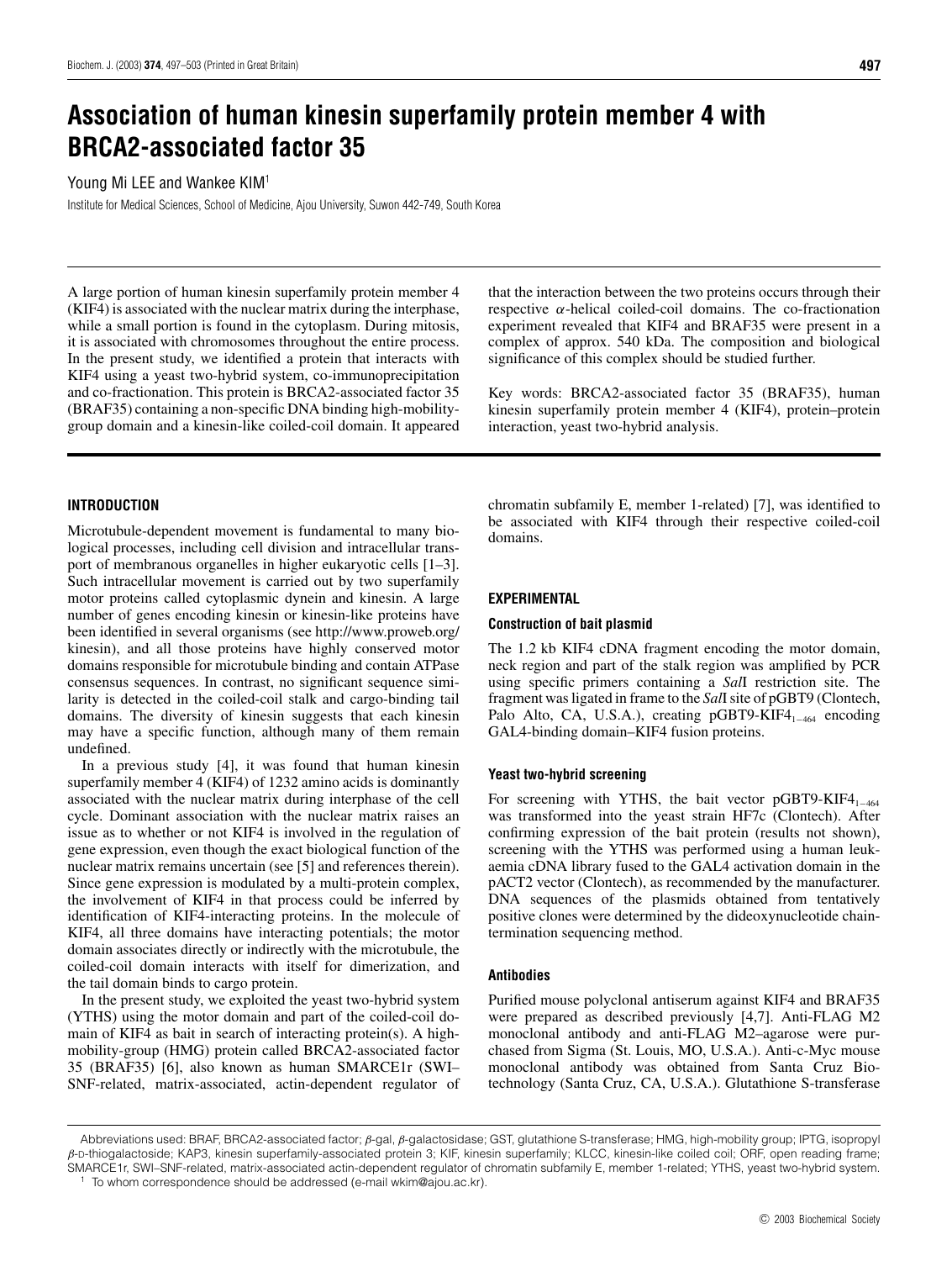(GST) was detected using anti-GST polyclonal mouse serum produced in our laboratory.

#### **Preparation of cell extracts**

HeLa cells were grown in Dulbecco's modified Eagle's medium supplemented with 1% (v/v) penicillin/streptomycin and 10% (v/v) heat-inactivated foetal calf serum at 37 <sup>°</sup>C in a 5 <sup>%</sup> − CO<sub>2</sub> incubator. For preparation of cell extracts, cells were washed three times with PBS and were resuspended in lysis buffer [20 mM Tris/HCl, pH 8.0, 1 mM EDTA, 150 mM NaCl and 0.2–1% (v/v) Triton X-100]. The cell suspension was left on ice for 30 min and was centrifuged at 18 000 *g* for 30 min at 4 *◦* C. The supernatant was used for immunoprecipitation experiments.

#### **Mapping of interaction domains**

A series of truncated fragments of the KIF4 and BRAF35 were constructed by performing PCR. The amplified fragments were cloned in frame into pGBT9 and the GST vector, pGEX4T-1 (Amersham Biosciences, Picastaway, NJ, U.S.A.), for KIF4 mapping (see Figure 2) or into pACT2 for BRAF35 mapping (see Figure 3A). The resulting KIF4 and BRAF35 plasmids were used for mapping of the interacting domain with BRAF35 $_{156-317}$ and KIF4 $_{1-464}$  respectively, exploiting YTHS and GST pull-down assay.

# **GST pull-down assay**

GST-fusion constructs were used to transform *Escherichia coli* strain BL21(DE3). The expression of GST-fusion proteins was induced by adding IPTG (isopropyl *β*-D-thiogalactoside) for 3 h at 37 *◦*C. Bacteria were harvested, resuspended in lysis buffer [20 mM Tris/HCl, pH 8.0, 100 mM NaCl, 1 mM EDTA and 0.5% (v/v) Nonidet P40] and sonicated on ice. GST-fusion proteins were purified from bacterial lysates with glutathione– Sepharose 4B beads (Amersham Biosciences). Beads were washed five times with lysis buffer and twice with binding buffer [20 mM Tris/HCl, pH 8.0, 1 mM EDTA, 150 mM NaCl and 1% (v/v) Triton X-100]. Equal amounts of GST or GST-fusion proteins bound to glutathione–Sepharose 4B beads were incubated for 4 h at 4 *◦*C with 2 mg of HeLa cell extracts in binding buffer. GST-fused cyclin E was used as a negative control. After beads were washed three times with the binding buffer and resuspended in  $2 \times$  gel-loading buffer, bead-bound proteins were resolved by SDS/PAGE and were subjected to Western blot analysis.

#### **Co-immunoprecipitation**

The DNA fragments corresponding to amino acid residues 8– 1232 of KIF4 and amino acid residues 1–317 of BRAF35 were amplified by PCR. After the sequences were verified, they were directionally cloned in frame into the pCMV-Myc (Clontech) and pFlag-CMV2 (Eastman Kodak, New Haven, CT, U.S.A.) vectors respectively. For co-immunoprecipitation experiments, HeLa cells were seeded in 100 mm-diameter dishes at a density of  $1 \times 10^6$  cells/dish. After culture for 16 h, the cells were co-transfected with the indicated constructs or control plasmids, using GenePORTER1 transfection reagent (Gene Therapy Systems, San Diego, CA, U.S.A.). At 48 h after transfection, transfected cells were washed three times with PBS, scraped, and spun down in a microcentrifuge tube. The cell pellet was resuspended in lysis buffer [20 mM Tris/HCl, pH 8.0, 1 mM EDTA, 150 mM NaCl and 0.2 % (v/v) Triton X-100]. The cell suspension was left

on ice for 30 min and centrifuged at 18 000 *g* for 30 min at 4 *◦*C to prepare the supernatant. For immunoprecipitation, 2 mg of the cell extracts was incubated with 10  $\mu$ l of anti-FLAG M2–agarose. After 4 h at 4 *◦*C, anti-Flag M2-agarose was washed three times with 500  $\mu$ l of lysis buffer and immunoprecipitated proteins were eluted from the agarose with  $2 \times$  gel-loading buffer, resolved by SDS/PAGE and subjected to Western blot analysis.

# **Co-fractionation**

Crude nuclei were prepared according to the method of Evan and Hancock [8]. Briefly, confluent HeLa cells were washed three times with cold PBS, resuspended in low-salt lysis buffer [20 mM Tris/HCl, pH 8.0, 5 mM KCl, 5 mM  $MgCl<sub>2</sub>$ , 0.1 mM PMSF, 0.5% (v/v) Nonidet P40] at 4 *◦* C and gently homogenized on ice using six strokes of a glass tissue grinder. Crude nuclei were pelleted by centrifugation at 1000 *g* for 5 min at 4 *◦*C, and the cytoplasmic extract was removed. The crude nuclei were then resuspended in lysis buffer [20 mM Tris/HCl, pH 8.0, 1 mM EDTA, 150 mM NaCl and 0.2% (v/v) Triton X-100], incubated on ice for 30 min and centrifuged at 18 000 *g* for 30 min at 4 *◦*C. The supernatants were fractionated on a Superose 6 column (Amersham Biosciences) for FPLC. Proteins from each fraction were resolved by SDS/PAGE and subjected to Western blot analysis.

# **Western blot analysis**

The samples were transferred on to a nitrocellulose membrane at 50 V for 2 h at 4 *◦* C in 0.1 M glycine and 12.5 mM Tris/HCl. Blots were blocked by incubation in TNE buffer [10 mM Tris/HCl, pH 7.5, 2.5 mM EDTA, 50 mM NaCl and 0.1% (v/v) Tween 20] containing 5% (v/v) non-fat dried milk for 1 h at room temperature (25 *◦*C) before probing with specific antibodies. After incubation with antisera, the blots were washed five times with TNE buffer and then incubated with the peroxidase-conjugated goat anti-rabbit (diluted 1:10000) (Jackson Immunoresearch Laboratories, West Grove, PA, U.S.A.) or rabbit anti-mouse immunoglobulins (diluted 1:4000) (Advanced Biochemicals, Chonju, South Korea). After washing, bound antibodies were visualized using the ECL® (enhanced chemiluminescence) Western blotting detection system (Amersham Biosciences).

# **RESULTS**

#### **Identification of KIF4-interacting protein using YTHS**

We were originally interested in the identification of cellular protein(s) that interact with the motor domain of KIF4. The bait used for YTHS included the coiled-coil region (amino acid residues 303–464) in addition to the entire motor domain (amino acid residues 1–302) with an aim to yield dimeric motors by analogy from a previous finding that murine KIF4 is dimerized through the coiled-coil domain [9]. Even though it is not evident whether or not dimerization is required for proper conformation of KIF4, it was postulated that the dimer form of the motor domain would maintain as natural a conformation as possible and would help to recognize interacting protein(s), if any. Without confirming dimer formation of manipulated KIF4 in the yeast cell, we proceeded to identify the protein(s) interacting with a part of KIF4 using YTHS.

When the cDNA library constructed from human T-cell leukaemia was screened with pGBT-KIF4<sub>1−464</sub> as bait, 17 of the  $1 \times 10^7$  clones screened were isolated as tentatively positive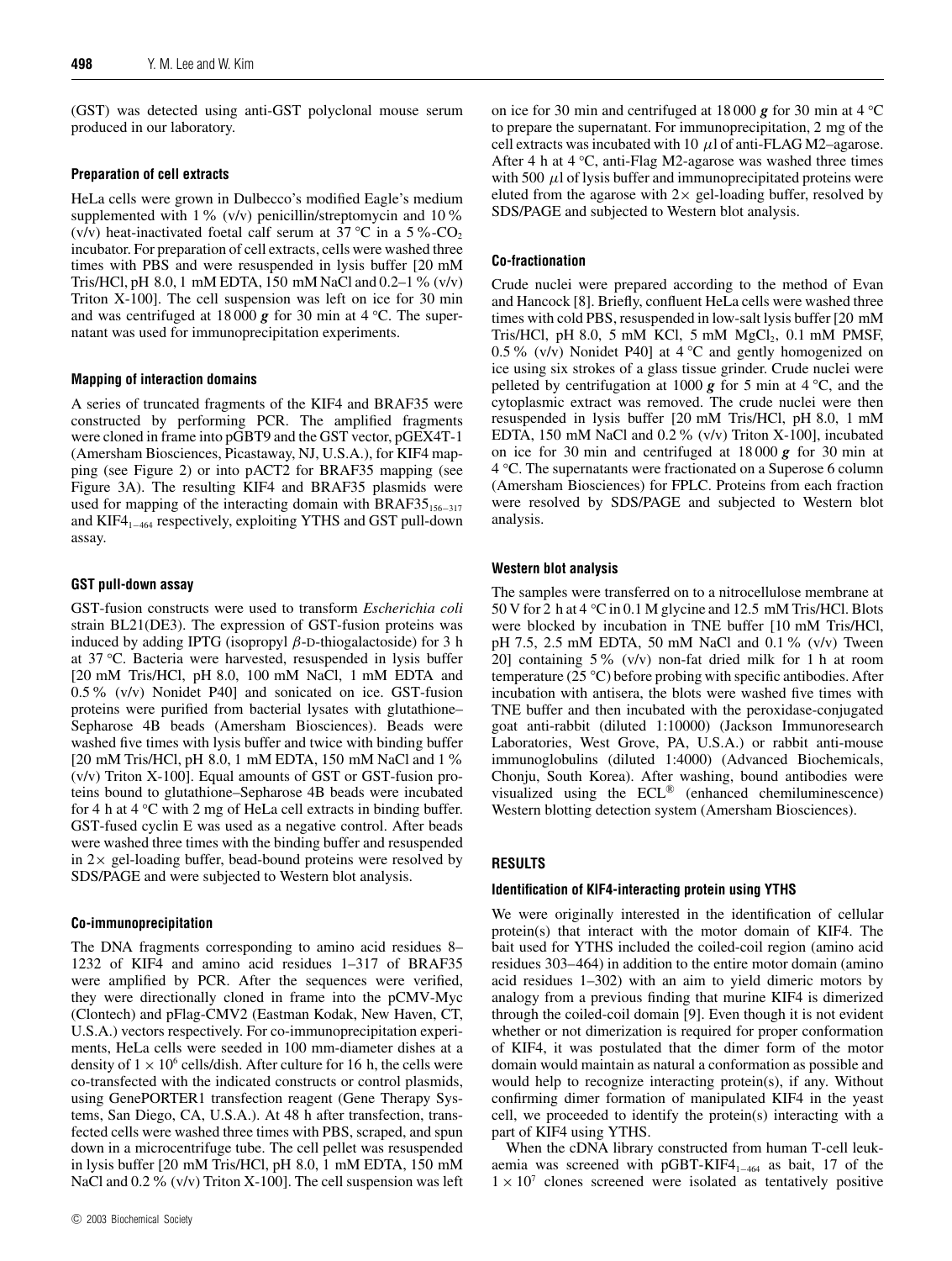|  |  | Kinesin superfamily protein member 4 interaction with BRCA-associated factor 35 | 499 |
|--|--|---------------------------------------------------------------------------------|-----|
|--|--|---------------------------------------------------------------------------------|-----|

43 29 18.4

| pGBT9<br>fusion                  | pACT2<br>fusion                  | X-gal filter assay<br>results |  |
|----------------------------------|----------------------------------|-------------------------------|--|
| Vector                           | Vector                           | White                         |  |
| KIF4 <sub>1-464</sub>            | Vector                           | White                         |  |
| Vector                           | <b>BRAF35</b> <sub>156-317</sub> | White                         |  |
| <b>KIF4</b> <sub>1-464</sub>     | <b>BRAF35</b> <sub>156-317</sub> | Blue                          |  |
| <b>BRAF35</b> <sub>156-317</sub> | KIF4 <sub>1-464</sub>            | Blue                          |  |
| pVA3                             | pTD1                             | Blue                          |  |
| 1<br>2                           | С<br>3                           |                               |  |
| kDa<br>97.4                      |                                  | 3<br>2<br>-1                  |  |

# **Figure 1 Binding between KIF4 and BRAF35 using YTHS**

(A)  $β$ -Gal filter assay. KIF4<sub>1−464</sub> and BRAF35<sub>156−317</sub> fused to GAL4 DNA-binding (pGBT9) and GAL4-activation (pACT2)-derived vectors were  $\beta$ -gal assayed for interaction. pVA3 encodes murine p53–GAL4 DNA-binding domain hybrid in pGBT9. pTD1 encodes an SV40 (simian virus 40) large T-antigen–GAL4 activation-domain hybrid in pGAD3F. (**B**) Expressed bacterial proteins for immunoprecipitation. Lane 1, GST; lane 2, GST–KIF4<sub>1–464</sub>; lane 3, GST–cyclin E<sub>ORF</sub>. (**C**) Detection of immunoprecipitated BRAF35. The HeLa cell extract was precipitated with bacterial proteins bound to glutathione–Sepharose 4B beads, followed by Western blot analysis with anti-BRAF35 antibody. Lane 1, HeLa cell extract  $(40 \ \mu g)$ ; lane 2, GST; lane 3, GST– KIF4<sub>1−464</sub>; lane 4, GST–cyclin E<sub>ORF</sub>.

clones after a *β*-galactosidase (*β*-gal) assay and 14 of them were found to contain BRAF35 inserts, all of which harboured single complete KLCC (kinesin-like coiled coil) domains at the C-terminus of the molecule, the termination codon, and the 3' untranslated region along with an ORF (open reading frame) of 105– 290 amino acid residues. A repeated selection of BRAF35 clones indicated a high probability of interaction between KIF4 and BRAF35. To verify the YTHS results further, the DNA fragments covering 1–464 residues of KIF4 and 156–317 residues of BRAF35 were PCR-cloned into pACT2 and pGBT9 respectively. When the  $\beta$ -gal assay was performed, positive  $\beta$ -gal activity was observed in a reverse direction (Fgure 1A).

#### **KIF4 binds to BRAF35 in vitro**

As an initial step for confirmation of interaction between KIF4 and BRAF35, an *in vitro* binding assay was performed. The DNA fragments covering residues 1–464 of KIF4 and an entire cyclin E were cloned in frame into the pGEX-4T-1 vector to produce GSTfusion proteins. After induction with IPTG, GST and GST-fusion proteins were purified using glutathione–Sepharose 4B beads and their purity was determined by SDS/PAGE (Figure 1B). When the HeLa cell extract was incubated, pulled down with GST or GST-fusion proteins, and subjected to Western blot analysis with mouse anti-BRAF35 polyclonal antibody,  $GST-KIF4<sub>1-464</sub>$ was found to bring down a BRAF35 of 36 kDa from the extract (Figure 1C).

#### **Determination of interacting regions**

To determine the domain of KIF4 that interacts with BRAF35, several internal deletions of KIF4 were made from pGBT-KIF4 $_{1-464}$  (Figure 2A). When co-transformed with the activationdomain vectors, including pACT2-BRAF35 $_{156-317}$ , and assayed for *β*-gal activity, the interacting domain of KIF4 with BRAF35 was narrowed down to amino acid residues 359–440 of KIF4 (Figure 2B). This region contains a *α*-helical coiled-coil domain, but not the motor domain.

To confirm further the interaction of KIF4<sub>359−440</sub> with BRAF35, each KIF4 DNA fragment of the above deleted mutants was cloned into the GST vector, expressed in bacteria, and purified for the GST pull-down assay (Figure 2C, upper panel). After the HeLa cell extract was incubated and pulled down with GSTfusion proteins, the precipitates were separated by SDS/PAGE and subjected to Western blot analysis with mouse anti-BRAF35 polyclonal antibody. Amino acid residues 359–440 of KIF4 were found to be sufficient for precipitation of BRAF35, in accordance with the results from the  $\beta$ -gal assay (Figure 2C, lower panel).

The domain of BRAF35 interacting with KIF4 was also determined with the entire and internally deleted BRAF35 ORFs cloned in the pACT2 activation-domain vector. When the *β*-gal activity was measured, the region of amino acid residues 216– 267 of BRAF35 was found to interact with KIF4 (Figure 3A). This region also contains an *α*-helical coiled coil. For further confirmation of this *in vitro* binding result, extracts from HeLa cells were incubated with two purified GST–KIF4-fusion proteins  $(GST-KIF4_{320-464}$  and  $GST-KIF4_{359-464}$  and were subsequently immunoprecipitated with anti-BRAF35 antibodies. When the immunoprecipitates were collected with Protein G–agarose and subjected to Western blot analysis with anti-GST antibody, GST– KIF4 proteins of expected sizes were detected (Figure 3B).

Taking the above results together, as depicted in Figure 3(C), we revealed that KIF4 interacted with BRAF35 *in vitro* and that the interaction between KIF4 and BRAF35 is presumably mediated by their respective *α*-helical coiled-coil domains.

#### **KIF4 binds to BRAF35 in vivo**

To verify that *in vitro* interaction between KIF4 and BRAF35 shown above occurs *in vivo*, the BRAF35-interacting domain of KIF4 and the KIF4-interacting domain of BRAF35 were cloned into the Myc-tagged and FLAG-tagged vectors respectively (Figure 4A). After these vectors were transiently co-expressed in HeLa cells, cell lysates were directly analysed with anti-FLAG or anti-Myc antibodies to check proper expression of both vectors (Figure 4B). When the same lysate was immunoprecipitated with anti-FLAG M2–agarose and Western blot analysis was performed with anti-Myc antibody, Myc-tagged KIF4 was detected, indicating *in vivo* interaction of the two proteins.

Since the *in vivo* interaction between KIF4 and BRAF35 was verified using products encoded by partial fragments of the two genes, it was necessary to examine the interaction between the two proteins encoded by full-length cDNAs of KIF4 and BRAF35. To do this, full-length cDNAs of KIF4 and BRAF35 were cloned into the Myc-tagged and FLAG-tagged vectors respectively. With proper expression of both vectors confirmed in the HeLa cell lysate, *in vivo* interaction experiments were carried out as above. When the same lysate was incubated with anti-FLAG M2–agarose and analysed with anti-Myc antibody, a KIF4 protein product of 140 kDa was detected (Figure 4C). Thus it was shown that KIF4 and BRAF35 interact directly *in vivo*.

To examine whether or not the complex containing both KIF4 and BRAF35 proteins can be further separated biochemically, we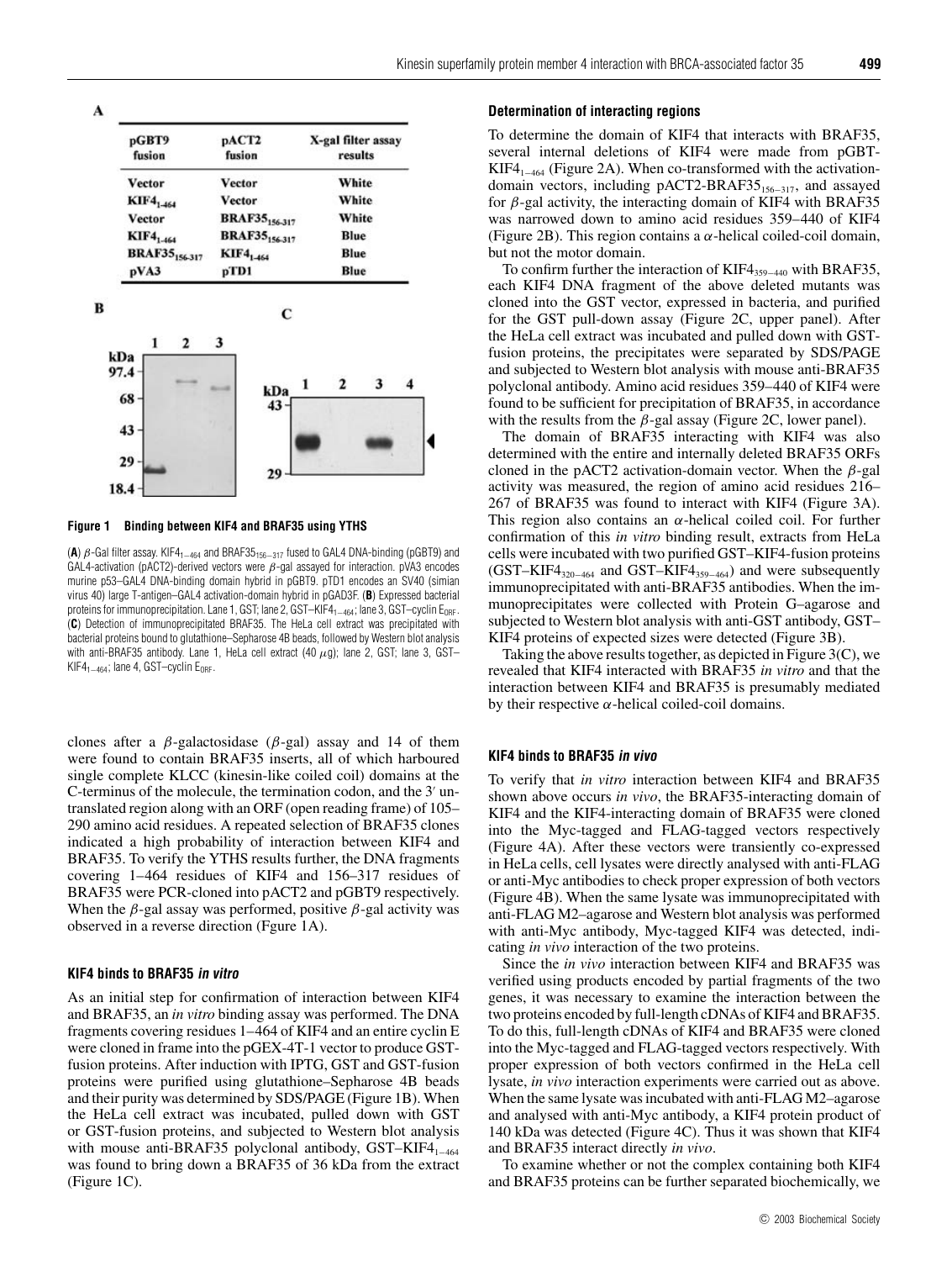

<sup>\*</sup> 1 unit is defined as the amount which hydrolyses 1 umol of o-nitrophenyl

β-D-galactopyranoside to o-nitrophenol and D-galactose per min per cell

#### **Figure 2 Determination of KIF4 domain interacting with BRAF35**

(**A**) Schematic representation of the truncated KIF4 fragment. (**B**) Determination of KIF4 domain interacting with BRAF35 using the β-gal assay. GAL4 DNA-binding vectors containing the KIF4 were used to co-transform the yeast reporter strain SFY526 with the GAL4-activation vector containing BRAF35. β-Gal assays were performed three times independently from the yeast extract. (**C**) Determination of KIF4 domain interacting with BRAF35 using the GST pull-down assay. Upper panel: bacterially expressed and purified GST-fusion proteins of the truncated KIF4. Fusion proteins were expressed and purified as described in the Experimental section and were analysed following SDS/PAGE by Coomassie Blue staining. Lower panel: GST pull-down assay. Equal amounts of GST-truncated KIF4 fusion proteins bound to glutathione–Sepharose 4B beads were incubated with 2 mg of the HeLa cell extract for 4 h at 4 <sup>°</sup>C. After washing with the lysis buffer, proteins bound to beads were subjected to Western blot analysis using anti-BRAF35 antibody.

used size-exclusion chromatography. A total of 2 g of soluble nuclear protein in 400  $\mu$ l of lysis buffer was loaded on a Superose column that was equilibrated with the same buffer. The running procedure was performed under the Bio-Logic System (Bio-Rad, Hercules, CA, U.S.A.) with a flow rate of 0.5 ml/min, and 50 fractions of 0.5 ml were collected. A volume of  $10 \mu l$  of every other fraction was mixed with  $2 \times$  sample buffer, boiled, and loaded on to a 10% (w/v) polyacrylamide gel for Western blot analysis. Figure 5(A) shows that the majority of KIF4 protein was cofractionated with BRAF35. The molecular mass of that fraction was determined to be approx. 540 kDa (Figure 5B).

### **DISCUSSION**

In the present study, we identified a protein molecule that interacts directly with KIF4. This protein was BRAF35, originally identified as a DNA-binding component of the BRCA2 multiprotein complex. Although numerous kinesins have been listed to date and many of them are found to be involved in transporting membrane organelles or mitotic apparatus, only several binding molecules have been identified by biochemical methods and YTHS (see [10,11]). Those include molecules that interact with

conventional kinesin, such as kinectin, Jun kinase-interacting proteins, amyloid precursor protein, a vaccinia virus membrane protein, and molecules that interact with KIF17, KIF1C, KIF13A, KIF3, rabkinesin-6 and Eg5. Some of them are outer-membrane components of membrane organelles, and others are proposed scaffolding proteins that link the tail domain of kinesin to the transmembrane proteins of cargoes. It has been proposed that all those proteins bind to the cargo-binding domain of kinesin. Accordingly, our results demonstrating association of KIF4 with BRAF35 through the interaction of their respective *α*-helical coiled-coil domains is unique so far in mammals. A similar case has been reported from the Kar3 motor protein of *Saccharomyces cerevisiae* that is essential for nuclear fusion and has distinct roles during mitosis [12–14]. It has a predicted *α*-helical coiledcoil domain of approx. 300 amino acids at the central region. Kar3 interacts separately with two different proteins, Cik1p and Vik1p, which have been implicated in modulating Kar3 function in mitotic cells, possibly by targeting the motor to different sites within the cell [15,16]. They each also have a centrally located 300-amino-acid sequence predicted to form a *α*-helical coiledcoil. Especially, it has proven that Kar3 and Cik1 form a tight complex with a heterodimeric structure through their respective coiled-coil domains [17]. In HeLa cells during interphase, KIF4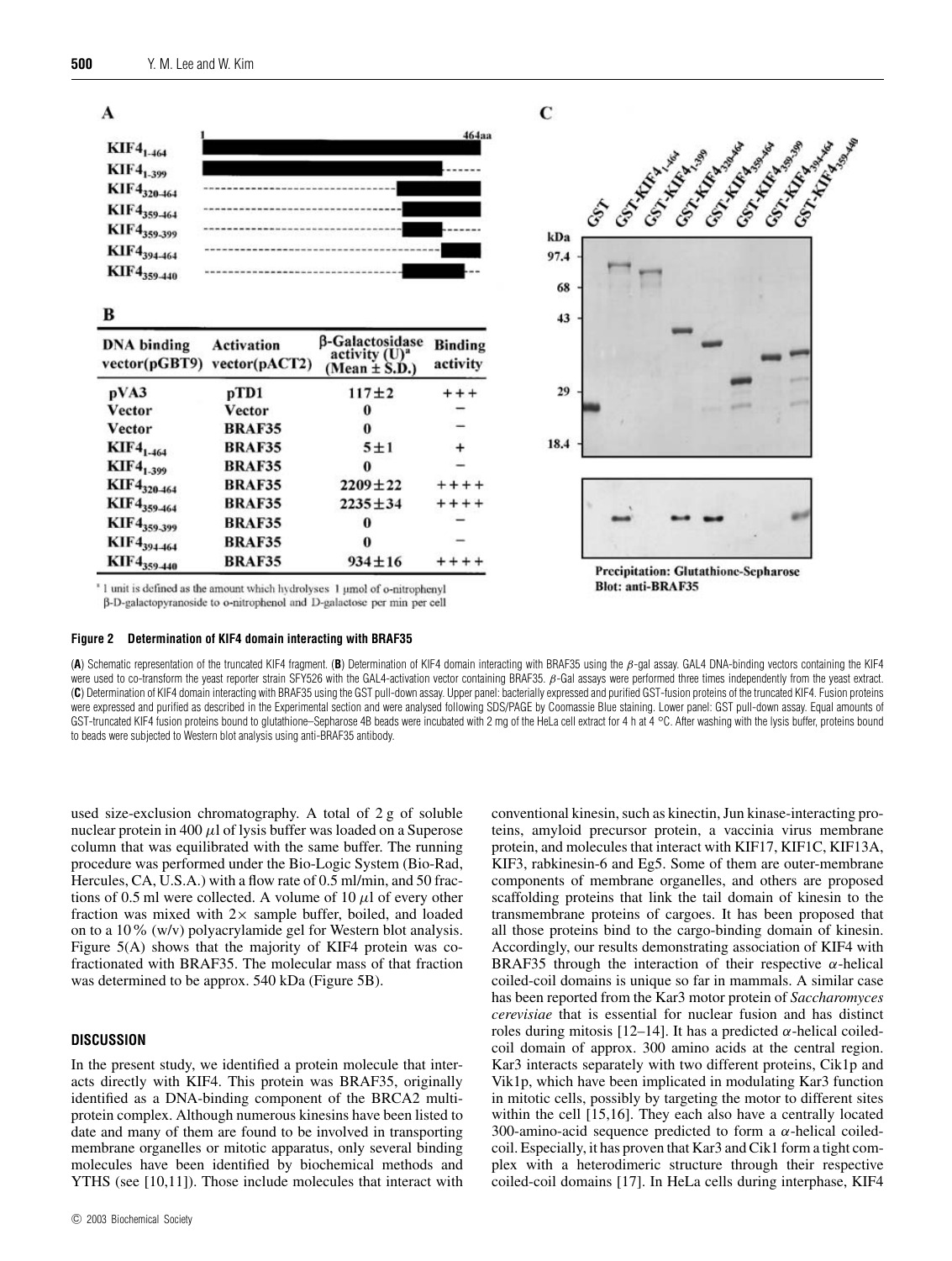

#### **Figure 3 Determination of BRAF35 domain interacting with KIF4**

(**A**) Determination of KIF4 domain interacting with BRAF35 using β-gal assays. GAL4-activation vectors (pACT2) containing the truncated BRAF35 fragments were co-transformed into the yeast reporter strain SFY526 with GAL4 DNA-binding vector (pGBT9) containing KIF4<sub>1−464</sub>. *β*-Gal assays were performed from colonies of co-transformants. (**B**) *In vitro* binding of BRAF35 with KIF4 using two GST–KIF4 fusion proteins (GST–KIF4<sub>320–464</sub> and GST–KIF4<sub>359–464</sub>). After incubating 2 mg of HeLa cell extracts with GST, GST–KIF4<sub>320–464</sub> or GST–KIF4<sub>359–464</sub>, the protein complexes were precipitated with 10  $\mu$ l of Protein G-agarose conjugated with anti-BRAF35 antibody. Precipitated proteins were subjected to Western blot analysis using anti-GST antibody. (C) Schematic diagram of interacting domains of KIF4 and BRAF35. The thick lines under the bars represent interacting domains determined from Figures 2(A) and 3(A). The coiled-coil domains of KIF4 are not specified, since they are scattered all over the stalk region with short intervals. The position of the coiled-coil domain is based on amino-acid-sequence analysis using the MultiCoil score program provided by the website http://multicoil.lcs.mit.edu/cgi-bin/multicoil. CC, coiled coil.

is partitioned into the cytoplasm (30%) and the nuclear matrix (70%). In mitotic cells, it is associated with the chromosomes during the entire process [4]. Meanwhile, BRAF35 is predominantly associated with the nuclear matrix during the interphase and is localized to the metaphase chromosomes, but dissociates from the early anaphase chromosomes [6,7]. It is highly probable that appropriate subcellular localization of both proteins may be important for performing their functions, and that such localization may be directed by associated protein, as in the case of Kar3 and Cik1. At present, it is not clear at which subcellular locus the interaction between KIF4 and BRAF35 occurs. Whether or not the function(s) of KIF4, even though not known, is modulated by BRAF35, or vice versa, remains to be elucidated.

BRAF35, initially identified as a component of a large BRCA2 containing protein complex, contains a non-specific DNA-binding HMG domain and a KLCC domain [6]. Inhibition of BRAF35 by antibody microinjection causes a  $G_2$  cell-cycle delay, suggesting a role in the progression through mitosis in association with BRCA2. Recent biochemical analysis revealed that BRAF35 is also present in a smaller complex devoid of BRCA2 [18]. It is a six-subunit complex with the capacity to deacetylate histones, contains polypeptide reminiscent of the chromatin-remodelling complexes SWI–SNF and NuRD (nucleosome remodelling and deacetylating), and mediates repression of neuron-specific genes by recruiting a neuronal repressor. BRAF35, also known as

SMARCE1r, is closely related to BAF57/SMARCE1 that is associated with BRG1, a human homologue of SWI2–SNF2 [19]. Since the BRG1 complex is involved in ATP-dependent nucleosome disruption for activation of gene expression [20–22], its high similarity to BAF57/SMARCE1 suggests that BRAF35 may be involved in the regulation of gene expression through remodelling of chromatin structure. Thus it is likely that BRAF35 is a multi-functional protein, regulation of which may be directly or indirectly controlled by associated proteins, one of which may be KIF4.

Dimeric kinesin members contain the coiled-coil neck region of approx. 50 residues, immediately adjacent to the globular motor domain, that contributes to dimerization and processive movement along a microtubule [23]. A rather complicated kinesin complex is heterotrimeric KIF3 that is composed of a KIF3A– KIF3B heterodimer and KAP3 (kinesin superfamily-associated protein 3), thus forming a heterotrimeric complex (KIF3A– KIF3B–KAP3) (see [24] and references therein). KAP3 is thought to bind to the C-terminal cargo-binding tail domain of the KIF3 heterodimer and regulate the cargo binding. Thus the tertiary structure of the KIF4–BRAF35 complex is very informative in understanding their functions. Sequences of interacting domains of KIF4 and BRAF35 are characterized by a seven-residue periodicity (heptad repeat) (Figure 6), suggesting that both domains are left-handed coiled coils. BRAF35 contains a single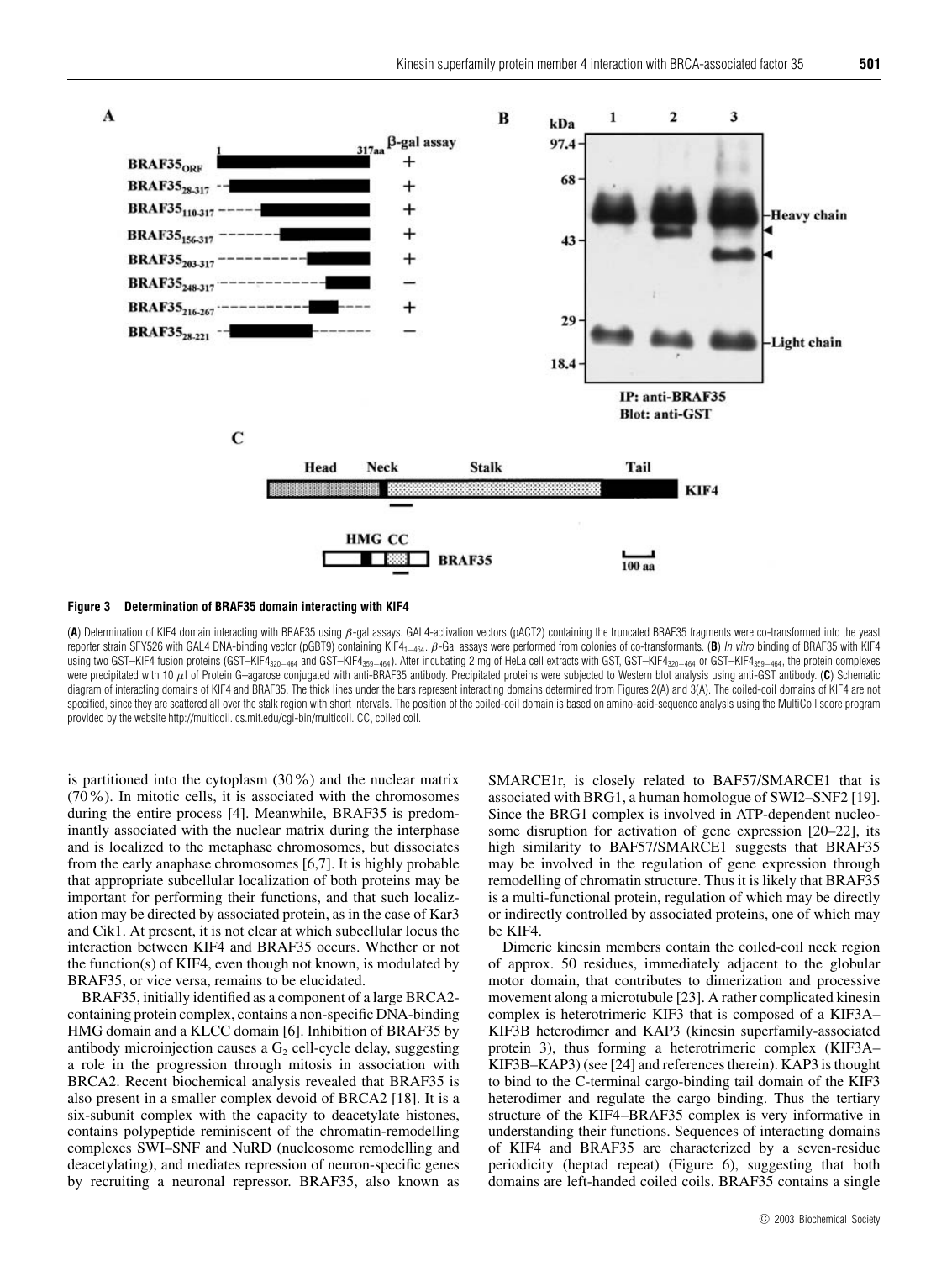

#### **Figure 4 In vivo interaction between BRAF35 and KIF4**

pCMV-Myc-KIF4 (5  $\mu$ g) was transiently co-transfected into HeLa cells with 5  $\mu$ g of FLAGtagged BRAF35 or empty vector. At 48 h after transfection, whole-cell extracts were precipitated with anti-FLAG M2–agarose. The precipitates were subjected to Western blot analysis with anti-Myc antibody or anti-FLAG M2 antibody. (**A**) Schematic diagram of the regions used in this experiment [thick lines under the bars for (**B**) and bars for (**C**)]. Thin lines represent interacting domains of two proteins as identified in Figure 3. CC, coiled coil. (**B**) Interaction between protein products encoded by partial cDNA fragments of KIF4 and BRAF35. (**C**) Interaction between protein products encoded by full-length cDNAs of KIF4 and BRAF35.

coiled coil of approx. 35 residues, whereas KIF4 possesses two short coils on its sides and one of approx. 35 residues in the middle. There are several types of multimerization of coiled-coilcontaining proteins [25]. A SNARE (soluble *N*-ethylmaleimidesensitive fusion protein attachment protein receptor) complex comprising a heterotetrameric coiled-coil is characterized by the highly conserved glutamine or arginine residue at a **d** position of heptad [25,26]. Since neither KIF4 nor BRAF35 contains such residues, it is unlikely that the KIF4–BRAF35 complex is a heterotetrameric structure. KIF4 has at least two distinct coiledcoil domains identified as being involved in protein–protein interactions, one in the neck for dimerization and the other for interaction with BRAF35. Accordingly, the stoichiometry of KIF4 and BRAF35 is presumed to be 2:1. However, the possibility that the interaction of KIF4 with BRAF35 inhibits the formation of

#### **Figure 5 Co-fractionation of KIF4-BRAF35 complex**

(**A**) Identification of a fraction containing the KIF4–BRAF35 complex. A total of 2 g of the HeLa cell nuclear extract was fractionated by gel filtration with FPLC (fast-performance column chromatography). Aliquots (10  $\mu$ l) of designated fractions were subjected to Western blot analysis using anti-KIF4 and anti-BRAF35 antibodies. (**B**) Determination of the molecular mass of the KIF4–BRAF35 complex. A portion of fraction number 16 was run on an FPLC column, calibrated with hexamer (545 kDa) and trimer (272 kDa) of Canavalia ensiformis urease (upper panel). The KIF4–BRAF35 complex nearly coincides with urease hexamer (lower panel). Arrows indicate the first fraction collected.

216 QVAVLQRHRQSMSSARERLEQELALEERRTLALQOOLOAVROALTASFASLP 267 **BRAF35** 

- KIF4 359 QQLQVLLLQAHGGGTLPGSITVEPSEN 385
	- 386 LOSIMEKNOSIVEENEKLSEGLSEAAGOTAOMLERII 422
	- 423 WTEQANEKLNAKLEELROH 440

# **Figure 6 Coiled coils of KIF4 and BRAF35 are required for interaction**

The interacting region shown here is based on the results shown in Figure 3. Asterisks (\*) indicate **a** positions of heptad. Leucine-zipper-like sequences are underlined, with leucine residues in bold.